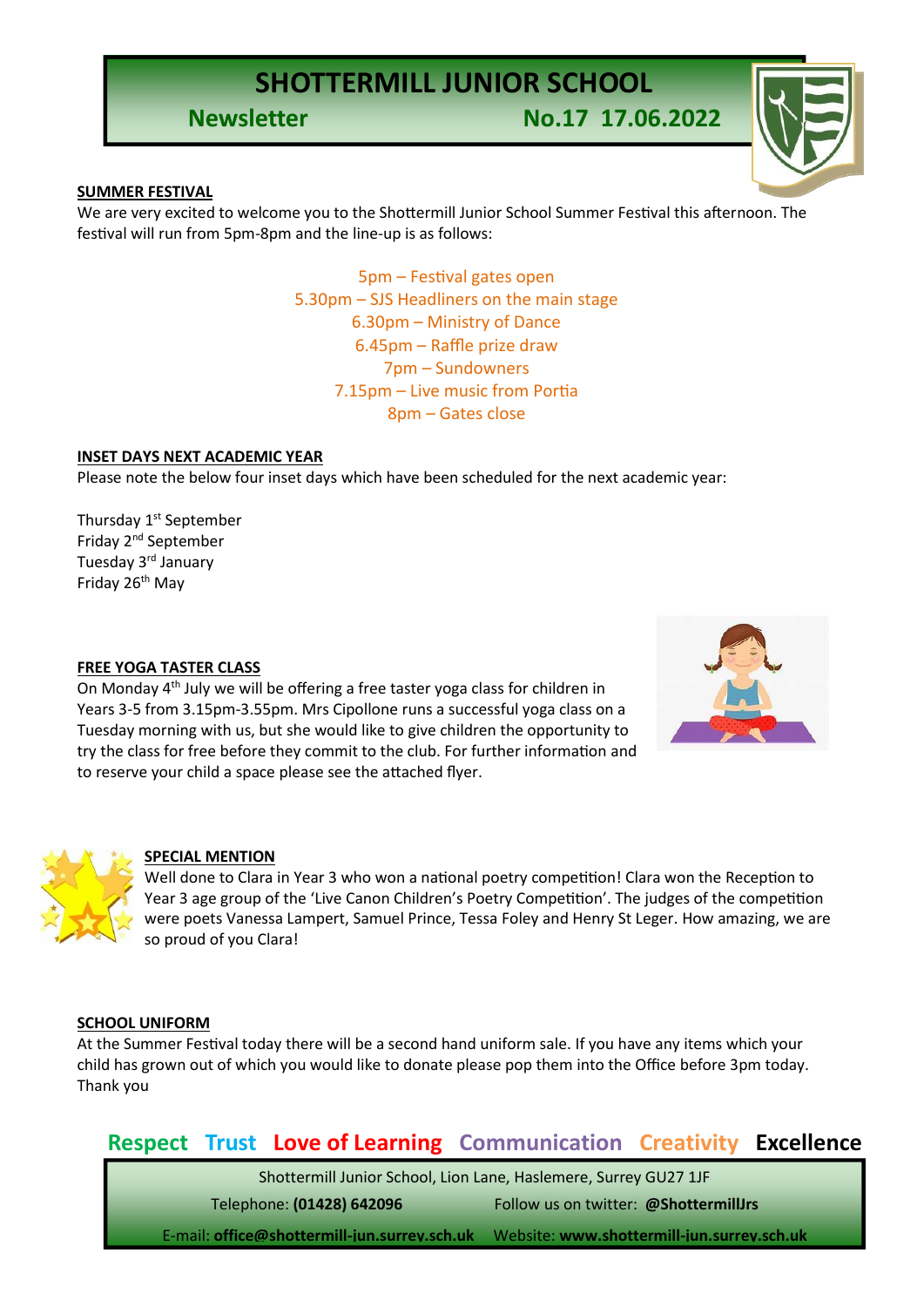**Newsletter No.17 17.06.2022**



#### **VINO & VINYASA**

Friday 15th July 6.30pm-9.30pm Meet at a secret outdoor location close to Lion Lane, Haslemere for a fabulous evening consisting of:

- 1.5 hours of Power Yoga (for all abilities, adults only)
	- Guided meditation
	- Delicious vegetarian supper by Club Lunch Haslemere
	- Wine and soft drinks
	- £65 including a goodie bag (£5 of each ticket sold will go to the Shottermill PTFA)

Your hosts are Ali of the Ali C Fitness Hub and Rachel Shaw. Ali and Rachel completed their Yoga Alliance credited 200H YTT in Power Yoga together under the guidance of Jason Pooley, founder of The House of Yoga in London and a prodigy of Baron Baptiste and are both Shottermill parents. They want to share their deep love and connection with yoga with their community and explore yoga in the great outdoors along with fabulous company, delicious food and tasty wine.

The flyer is attached - bookings can be made on the website:

[https://www.alicfitnesshub.com/service-page/vino-vinyasa?category=af97faf9-fab0-460b-be20-](https://www.alicfitnesshub.com/service-page/vino-vinyasa?category=af97faf9-fab0-460b-be20-229141aa7117&referral=service_list_widget) [229141aa7117&referral=service\\_list\\_widget](https://www.alicfitnesshub.com/service-page/vino-vinyasa?category=af97faf9-fab0-460b-be20-229141aa7117&referral=service_list_widget)

Contact for more info: [ali@alicfitnesshub.com](mailto:ali@alicfitnesshub.com) Tel: 07812 133334

#### **OLIVER THE MUSICAL – HASLEMERE HALL**

The cast and production team at Imagine That Productions (ITP) are very excited to bring our full-scale production of Oliver! Lionel Bart's classic musical to Haslemere Hall this August. Performed on Thursday 25th August at 7:30pm, Friday 26th August at 7:30pm and Saturday 27th August at 2:30pm & 7:30pm.

To book your tickets: visit the Haslemere Hall website or contact the Box Office: 01428 642 161. Please find attached more information and how to book tickets.

## **Respect Trust Love of Learning Communication Creativity Excellence**

Shottermill Junior School, Lion Lane, Haslemere, Surrey GU27 1JF

Telephone: **(01428) 642096** Follow us on twitter: **@ShottermillJrs**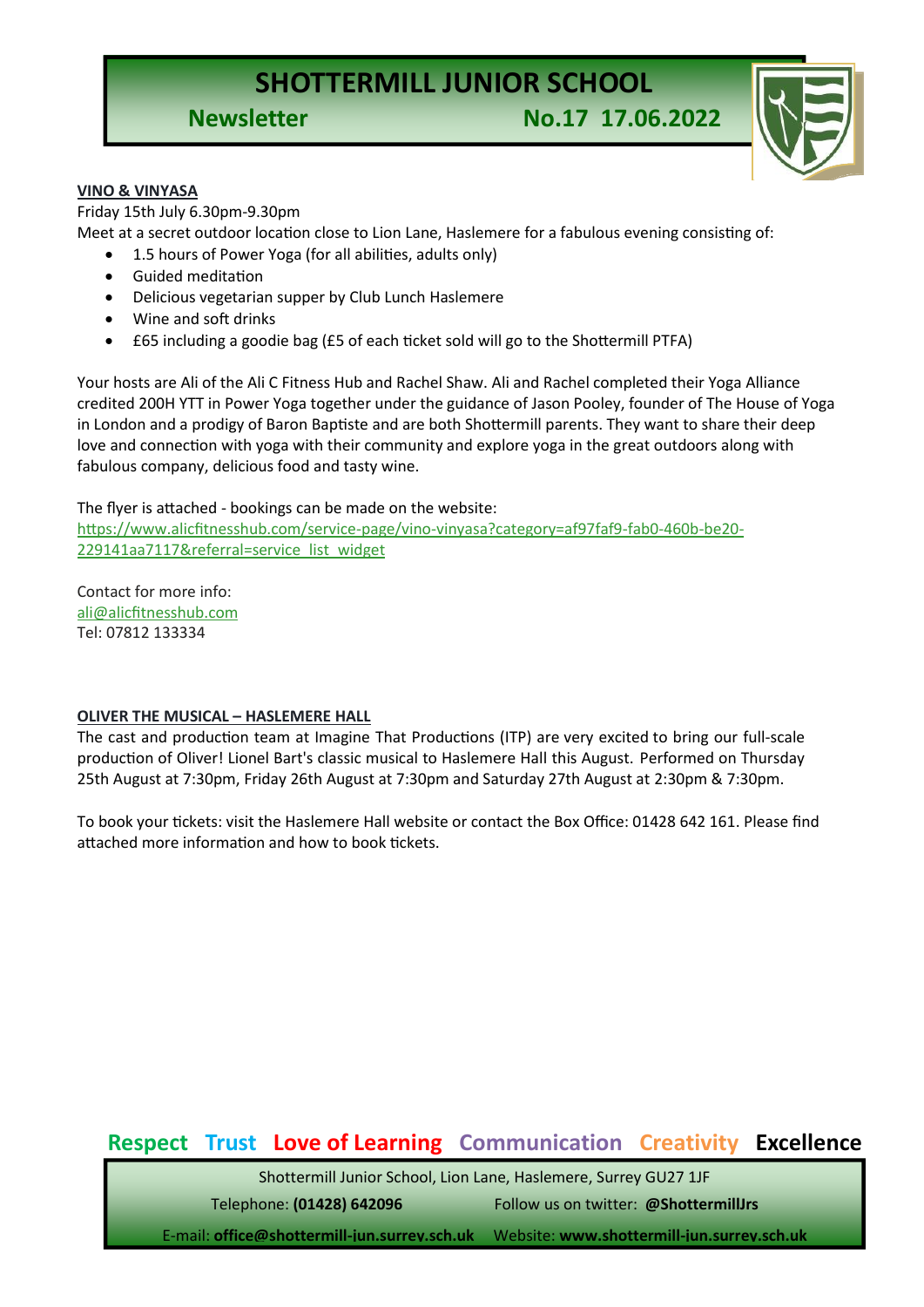**Newsletter No.17 17.06.2022**



#### **JUBILEE PARADE**

Thank you to everyone who attended the Jubilee Parade, it was so much fun seeing the children and parents in the procession. We had a great day and hope everyone else did too.





## **Respect Trust Love of Learning Communication Creativity Excellence**

Shottermill Junior School, Lion Lane, Haslemere, Surrey GU27 1JF Telephone: **(01428) 642096** Follow us on twitter: **@ShottermillJrs**